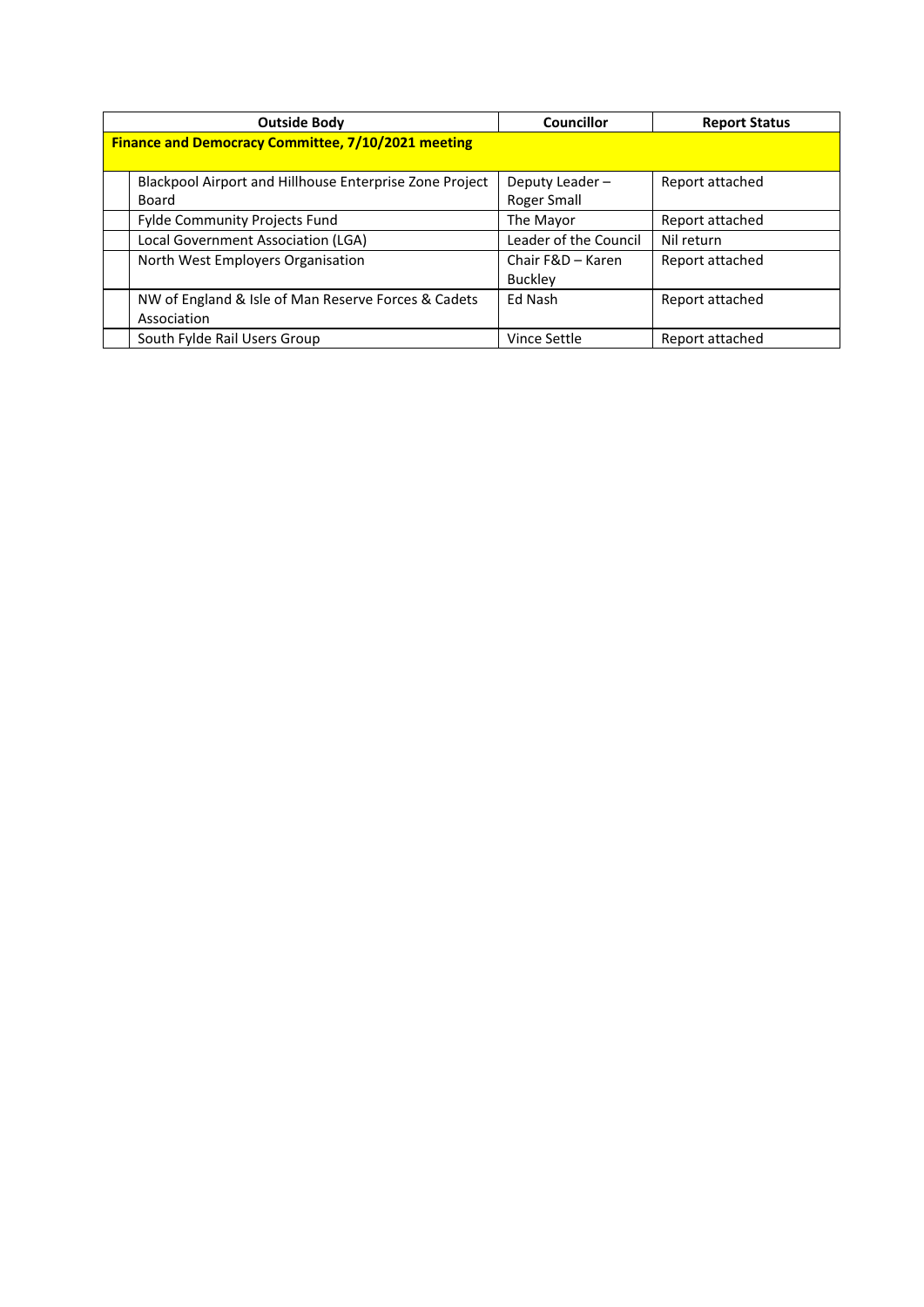### **Outside Bodies ‐ Member Reporting Form**

### **Details**

**Councillor Name and Role on Outside Body** *(for example, Observer, Trustee, Director)*:‐Blackpool Airport and hillside Enterprise Zone/ Cllr Roger Small/ member

**Email**:‐

**Period this report covers** (date):‐ 2021

**Name of Outside Body**:‐ Blackpool Airport and Hillside Enterprise Zone

**How often does the organisation meet? And how often have you attended?**:‐ Bi‐monthly, 3/4 attendance

### **Key issues arising for Fylde Borough Council**:‐

*Examples of issues could be those that may affect decisions regarding budget setting, challenges for residents, policy changes that affect partnership working etc*

This is a key body with relations to other neighbouring authorities/ NW region/National/Private enterprise.

Range of issues: economic developments, Planning, IT, transport being prominent during this cycle

**Who did you inform of these issues within Fylde Borough Council**?:‐ CEO/ Leadership team as appropriate

**In the light of these meetings, is it worthwhile for the Council to continue to have a representative/representatives on this body?**:‐

yes

‐

**Any further comments?:‐**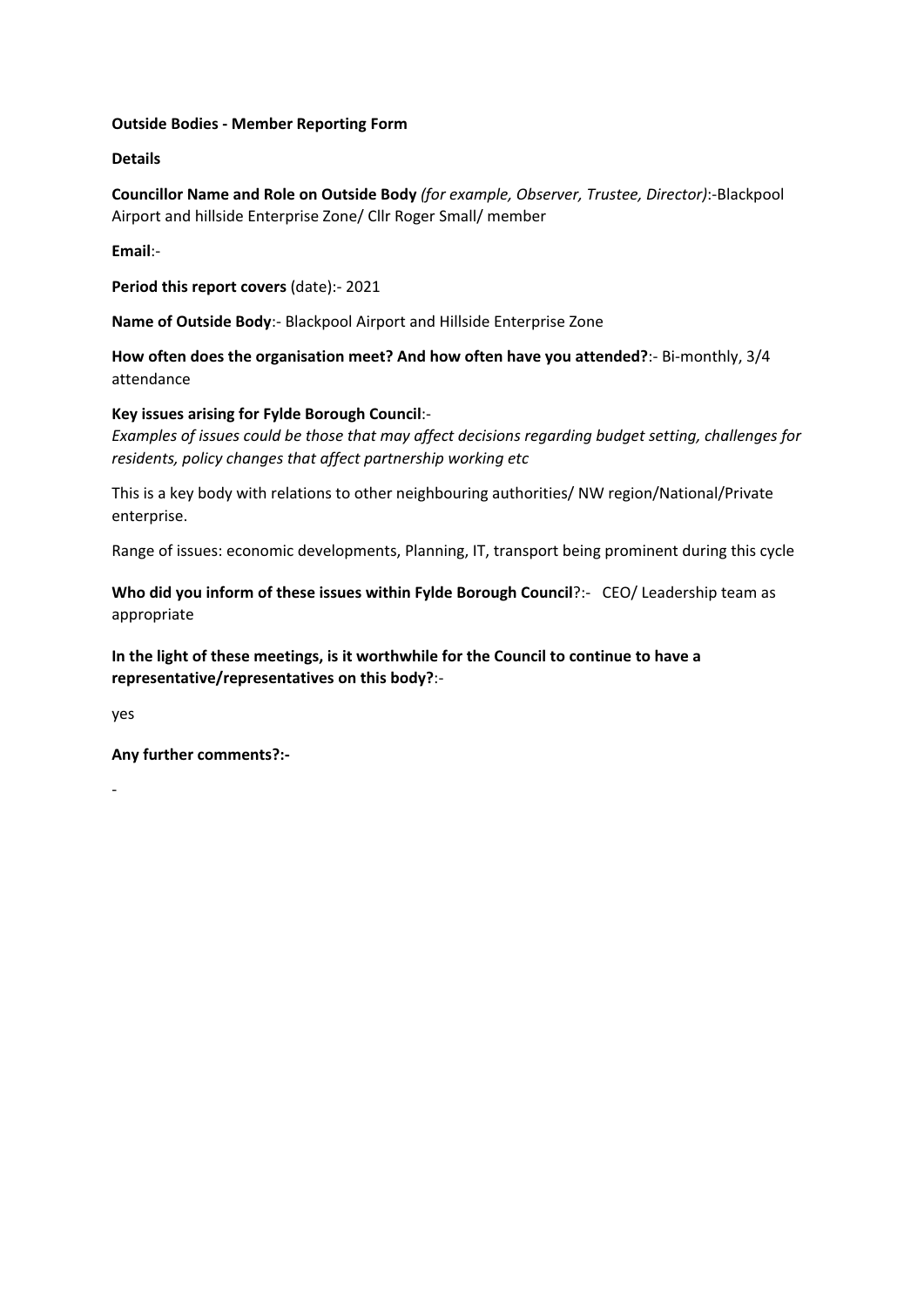### **Outside Bodies ‐ Member Reporting Form**

# **Details**

Community Projects Fund

# **Councillor Name and Role on Outside Body** *(for example, Observer, Trustee, Director)*:‐

Councillor Elaine Silverwood ‐ Mayor

Panel member

**Email**:‐ [cllr.esilverwood@fylde.gov.uk](mailto:cllr.esilverwood@fylde.gov.uk)

**Period this report covers** (date):‐ Mayoral year – May ‐ May

**Name of Outside Body**:‐ Community Projects Fund

# **How often does the organisation meet? And how often have you attended?**:‐

Not currently meeting, the applications are reviewed electronically

# **Key issues arising for Fylde Borough Council**:‐

The ability to match funding, suitability of applications and the fund pot.

# **Who did you inform of these issues within Fylde Borough Council**?:‐

Jo Collins

# **In the light of these meetings, is it worthwhile for the Council to continue to have a representative/representatives on this body?**:‐

It is statutory responsibility for this body to continue and for the Mayor to play a role in it.

### **Any further comments?:‐**

It is important to ensure that the applications are for worthy causes and that the money that is awarded is spent wisely.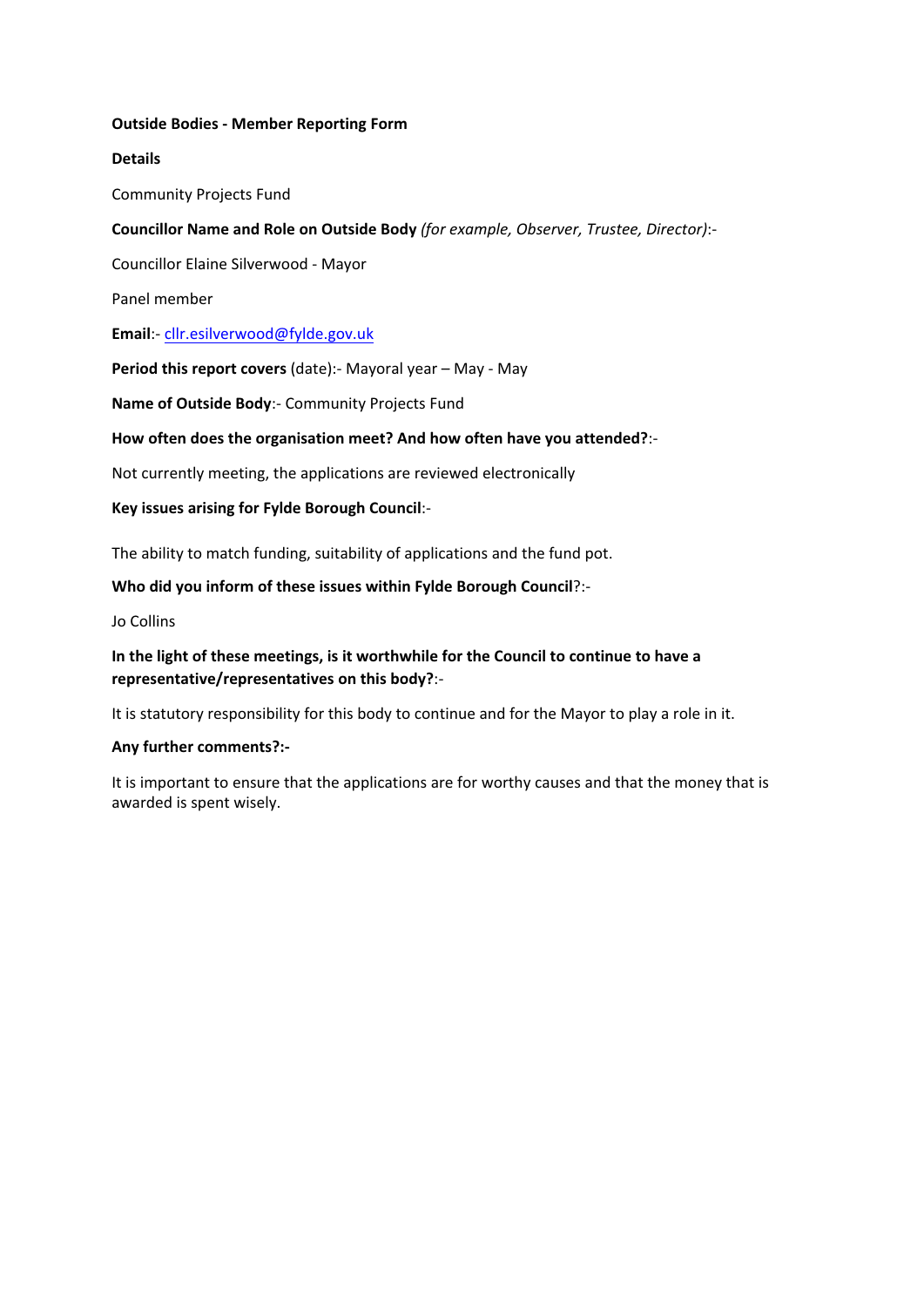**Councillor Name and Role on Outside Body (for example, Observer, Trustee, Director):** Karen Buckley

**Email**

[cllrkbuckley@fylde.gov.uk](mailto:cllrkbuckley@fylde.gov.uk)

**Period this report covers (date)** to 23 September 2021 **Name of Outside Body**

North West Employers Organisation **How often does the organisation meet?**

Infrequently as a full body, although sub-groups meet more often

**How often have you attended?**

I attend the meetings of the full body

**What are the key issues arising for Fylde Borough Council**

Keeping abreast of pay increase negotiations for budgetary purposes Awareness of challenges affecting local government in the NW A voice on the NW Regional Leaders Board which is facilitated by NW Employers

**Examples of issues could be those that may affect decisions regarding budget setting, challenges for residents, policy changes that affect partnership working etc**

#### See above

**Who did you inform of these issues within Fylde Borough Council?**

CEX, Leadership Board, BWG, F&D as appropriate

**In the light of these meetings, is it worthwhile for the Council to continue to have a representative/representatives on this body?**

Yes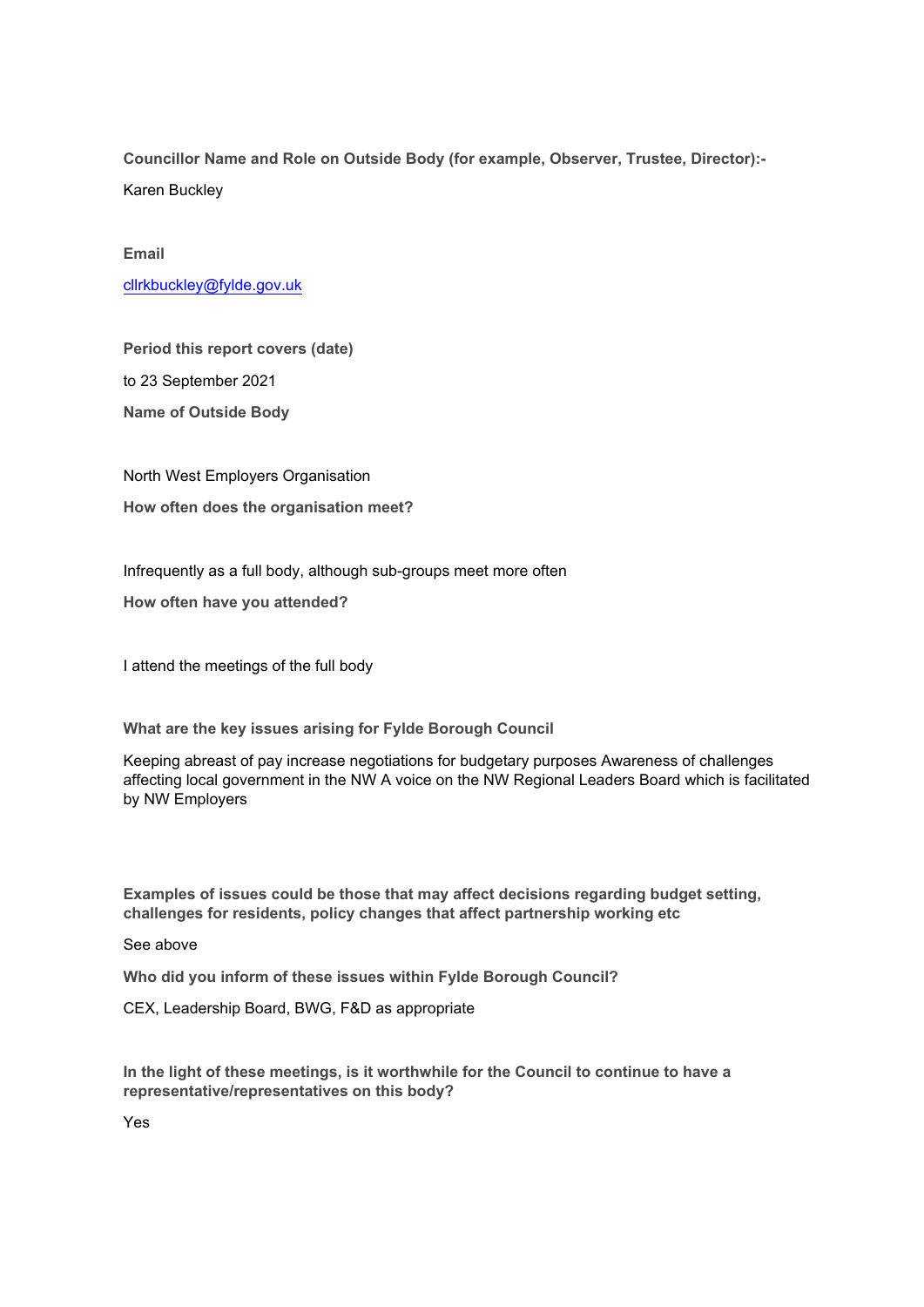#### **Any further comments?**

#### **Outside Bodies ‐ Member Reporting Form**

**Details**

-

### **Councillor Name and Role on Outside Body** *(for example, Observer, Trustee, Director)*:‐

Cllr Edward Nash, member of body

**Email**:‐ cllr.enash@fylde.gov.uk

**Period this report covers** : Jan ‐ Sep 2021

**Name of Outside Body**:‐ NW England and IOM Reserve Forces and Cadets Association

#### **How often does the organisation meet? And how often have you attended?**:‐

Annually. No meeting owing to Covid. Meeting planned at Altcar Camp for Friday 15<sup>th</sup> October 2021

#### **Key issues arising for Fylde Borough Council**:‐

*Examples of issues could be those that may affect decisions regarding budget setting, challenges for residents, policy changes that affect partnership working etc*

### **Who did you inform of these issues within Fylde Borough Council**?:‐

**In the light of these meetings, is it worthwhile for the Council to continue to have a representative/representatives on this body?**:‐

**Any further comments?:‐**

Await AGM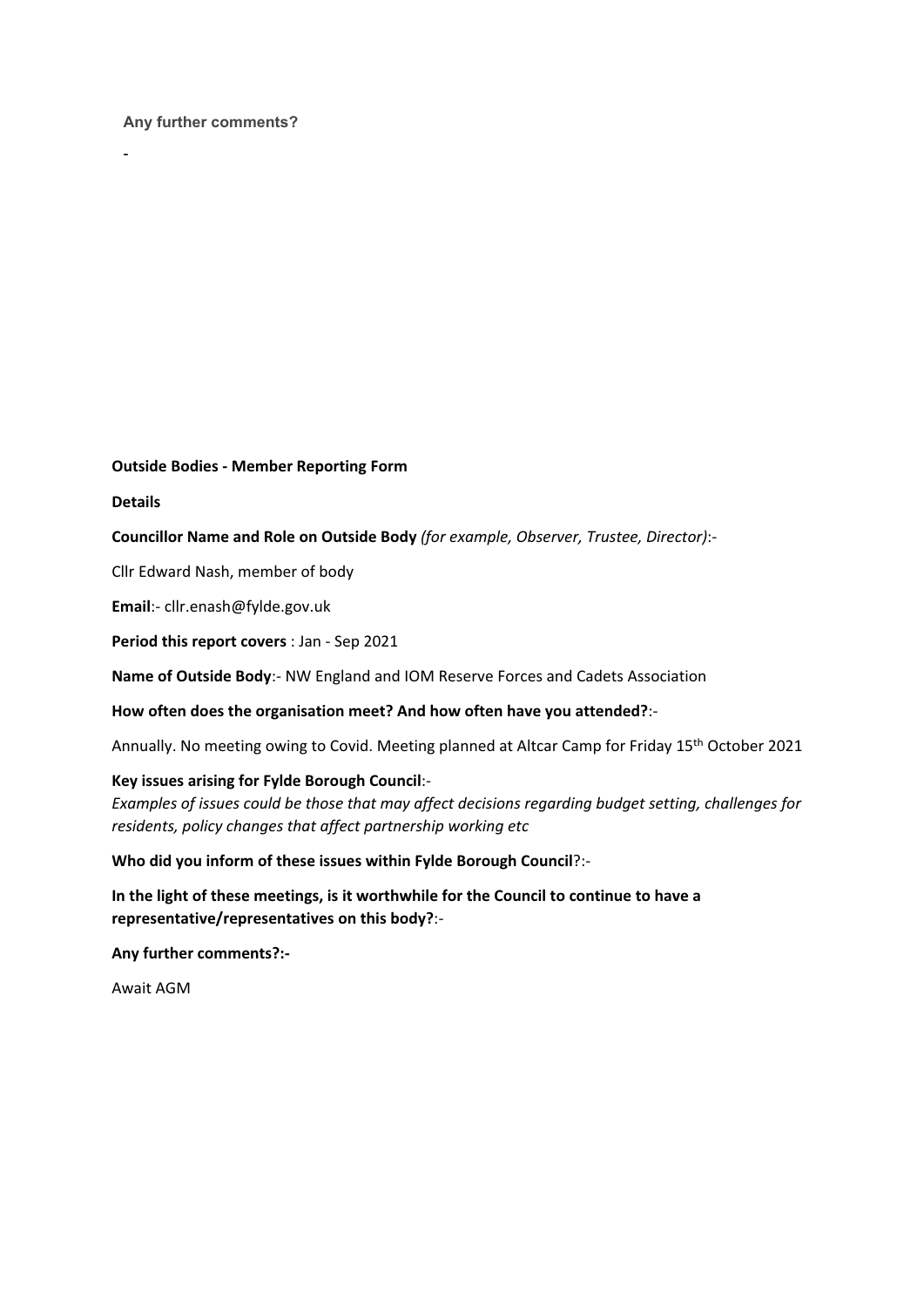### **Outside Bodies ‐ Member Reporting Form**

**Details**

### **Councillor Name and Role on Outside Body**

Vince Settle Fylde Council rep. on this multi organisation partnership.

**Email**:‐

**Period this report covers** (date):‐ June to August 2021

**Name of Outside Body**:‐ South Fylde Line Community Rail Partnership

### **How often does the organisation meet? And how often have you attended?**:‐

Every 3 months. Usually attend [attended last meeting in August] but may miss November meeting as it clashes with a Fylde budget meeting.

### **Key issues arising for Fylde Borough Council**:‐

*Examples of issues could be those that may affect decisions regarding budget setting, challenges for residents, policy changes that affect partnership working etc*

The partnership exists to improve access to, and performance of the South Fylde line, as such it should not affect budgets or policies. However, as it would benefit from increased PR from Fylde Council from time to time, particularly during the development of the business case for an increased frequency.

### **Who did you inform of these issues within Fylde Borough Council**?:‐

Council is aware of the passing loop proposal for increased frequency.

# **In the light of these meetings, is it worthwhile for the Council to continue to have a representative/representatives on this body?**:‐

Yes

**Any further comments?:‐**